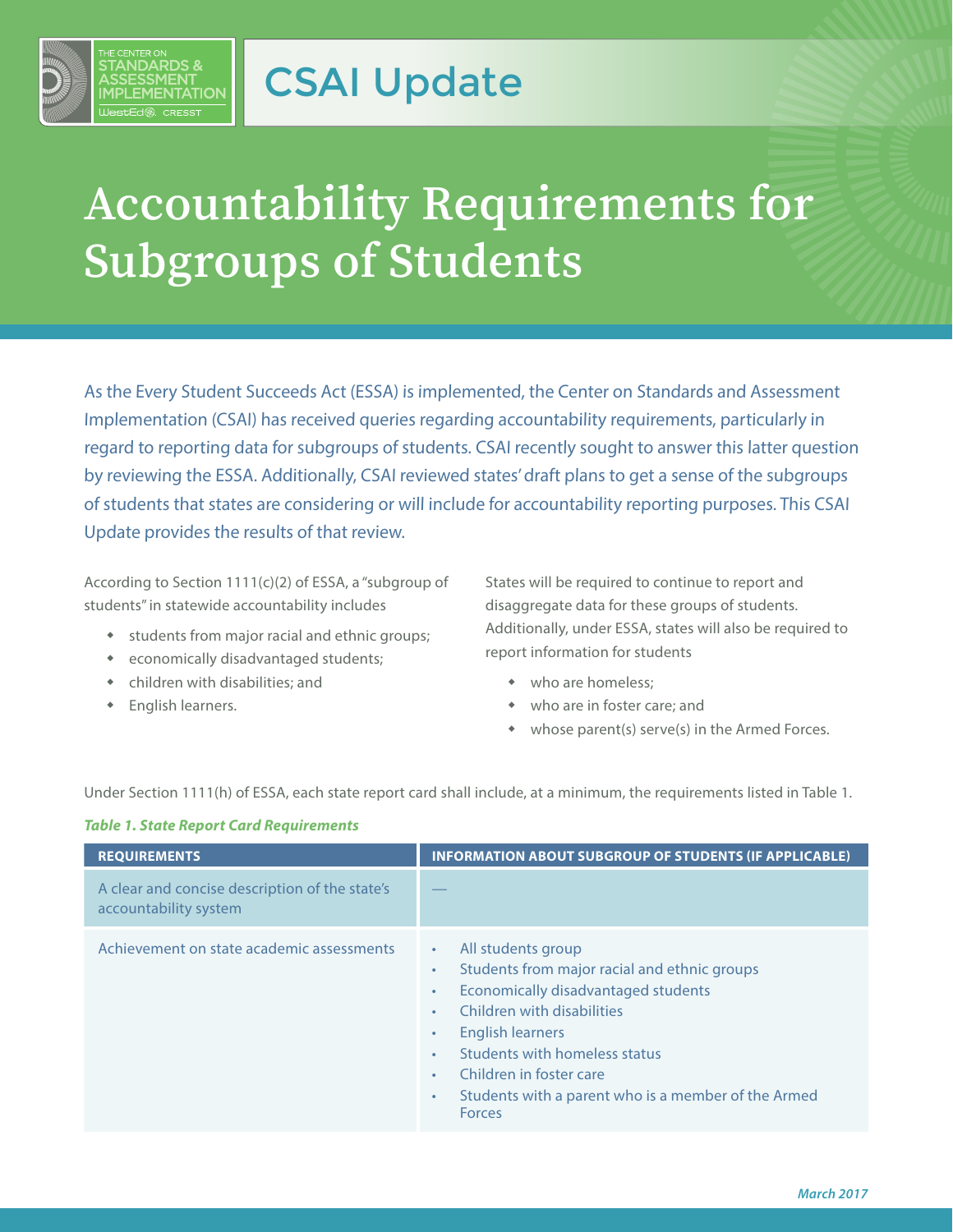| <b>REQUIREMENTS</b>                                                                                                                                                             | <b>INFORMATION ABOUT SUBGROUP OF STUDENTS (IF APPLICABLE)</b>                                                                                                                                                                                                                                                                           |
|---------------------------------------------------------------------------------------------------------------------------------------------------------------------------------|-----------------------------------------------------------------------------------------------------------------------------------------------------------------------------------------------------------------------------------------------------------------------------------------------------------------------------------------|
| Academic progress (performance on other<br>academic indicator for public elementary and<br>secondary schools that are not high schools)                                         | All students group<br>$\bullet$<br>Students from major racial and ethnic groups<br>$\bullet$<br><b>Economically disadvantaged students</b><br>$\bullet$<br>Children with disabilities<br>$\bullet$<br><b>English learners</b><br>$\bullet$<br><b>Students with homeless status</b><br>$\bullet$<br>Children in foster care<br>$\bullet$ |
| Adjusted cohort graduation rates                                                                                                                                                | All students group<br>٠<br>Students from major racial and ethnic groups<br>$\bullet$<br>Economically disadvantaged students<br>$\bullet$<br><b>Children with disabilities</b><br>$\bullet$<br><b>English learners</b><br>$\bullet$<br><b>Students with homeless status</b><br>$\bullet$<br>Children in foster care<br>$\bullet$         |
| Number and percentage of English learners<br>achieving English language proficiency                                                                                             |                                                                                                                                                                                                                                                                                                                                         |
| Performance on school quality or student<br>success indicator(s)                                                                                                                | All students group<br>$\bullet$<br>Students from major racial and ethnic groups<br>$\bullet$<br>Economically disadvantaged students<br>$\bullet$<br><b>Children with disabilities</b><br><b>English learners</b><br>$\bullet$                                                                                                           |
| Progress toward meeting state-designed<br>long-term goals and progress against state<br>measurements of interim goals                                                           | All students group<br>$\bullet$<br>Students from major racial and ethnic groups<br>$\bullet$<br>Economically disadvantaged students<br>$\bullet$<br>Children with disabilities<br>$\bullet$<br><b>English learners</b><br>$\bullet$                                                                                                     |
| Percentage of students assessed and not<br>assessed                                                                                                                             | All students group<br>Students from major racial and ethnic groups<br>Economically disadvantaged students<br>٠<br><b>Children with disabilities</b><br>$\bullet$<br><b>English learners</b><br>$\bullet$                                                                                                                                |
| Information about measures of school quality,<br>climate, and safety, and the number and<br>percentage of students enrolled in preschool<br>programs and accelerated coursework |                                                                                                                                                                                                                                                                                                                                         |
| Professional qualifications of teachers                                                                                                                                         |                                                                                                                                                                                                                                                                                                                                         |
| Per-pupil expenditures of federal, state, and<br>local funds                                                                                                                    |                                                                                                                                                                                                                                                                                                                                         |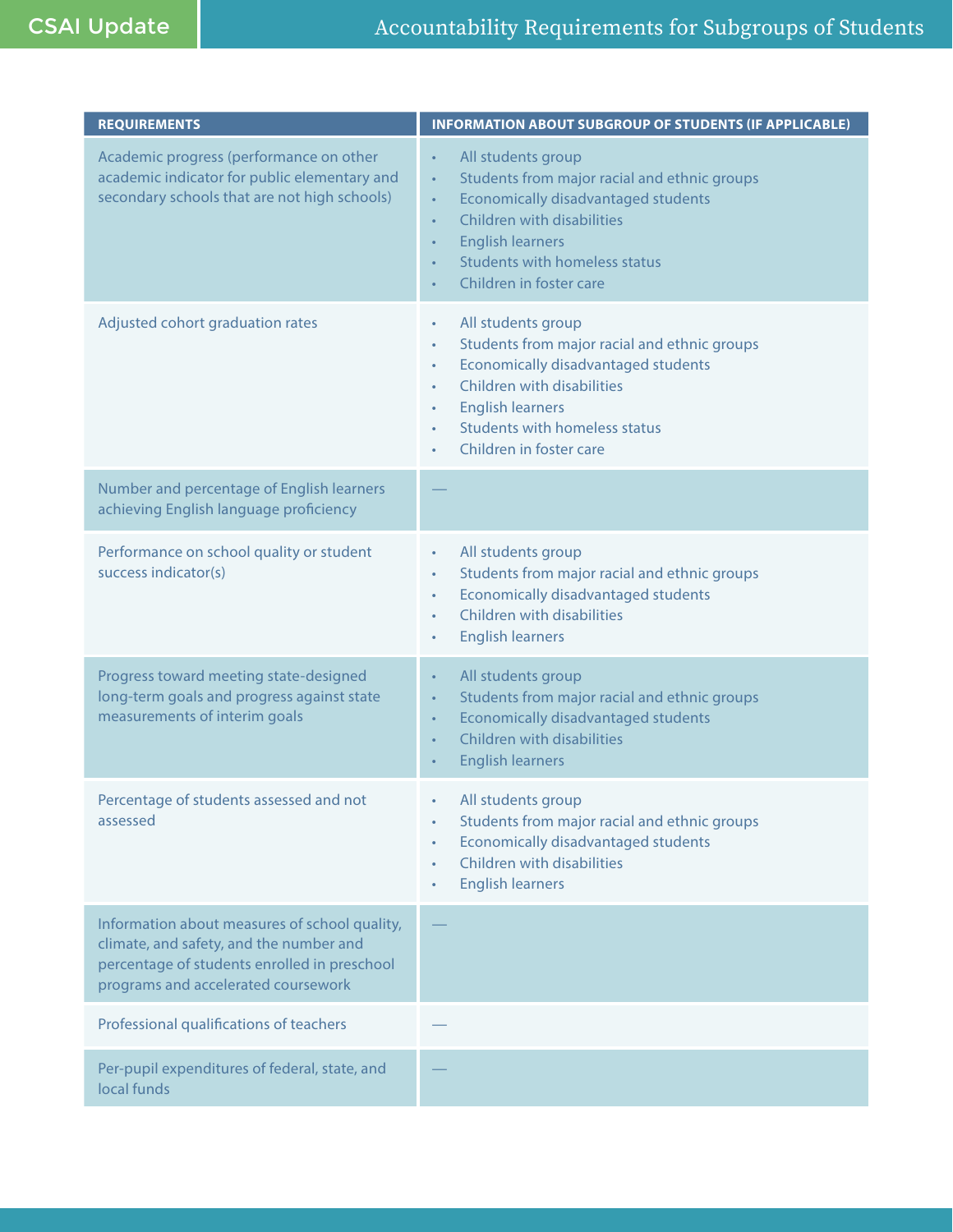| <b>REQUIREMENTS</b>                                                                                                                                                                                                                                                                                                         | <b>INFORMATION ABOUT SUBGROUP OF STUDENTS (IF APPLICABLE)</b>                                                                                                                                                                      |
|-----------------------------------------------------------------------------------------------------------------------------------------------------------------------------------------------------------------------------------------------------------------------------------------------------------------------------|------------------------------------------------------------------------------------------------------------------------------------------------------------------------------------------------------------------------------------|
| Number and percentages of students with<br>the most significant cognitive disabilities who<br>take an alternate assessment, by grade and<br>subject                                                                                                                                                                         |                                                                                                                                                                                                                                    |
| Results on NAEP reading and mathematics<br>assessments in grades 4 and 8                                                                                                                                                                                                                                                    |                                                                                                                                                                                                                                    |
| Cohort rate at which students who graduate<br>from high school enroll (for the first time) in<br>postsecondary education in/outside the state                                                                                                                                                                               | All students group<br>$\bullet$<br>Students from major racial and ethnic groups<br>$\bullet$<br><b>Economically disadvantaged students</b><br>$\bullet$<br>Children with disabilities<br>٠<br><b>English learners</b><br>$\bullet$ |
| Any additional information that the state<br>believes will best provide parents, students,<br>and the public with information regarding<br>the progress of each of the state's public<br>elementary and secondary schools (e.g.,<br>the number and percentages of students<br>attaining career and technical proficiencies) |                                                                                                                                                                                                                                    |

As shown in Table 1, for each appropriate requirement, student-level data must be disaggregated by subgroup: All students group, all major racial and ethnic groups, economically disadvantaged students, children with disabilities, English learners, students with homeless status, children in foster care, and students with a parent in the Armed Forces.

However, according to Section 1111(h) of ESSA, states are not required to disaggregate data "if such disaggregation will reveal personally identifiable information about [an individual student], or will provide data that are insufficient to yield statistically reliable information."

In reviewing states' draft plans, CSAI found that of the 13 states with publicly available draft plans, six states (Delaware, Idaho, North Carolina, South Carolina, Tennessee, and Washington) made available information about the subgroups that will be included in their state accountability system. Table 2 shows the subgroups included by each state, and includes links to sources of information.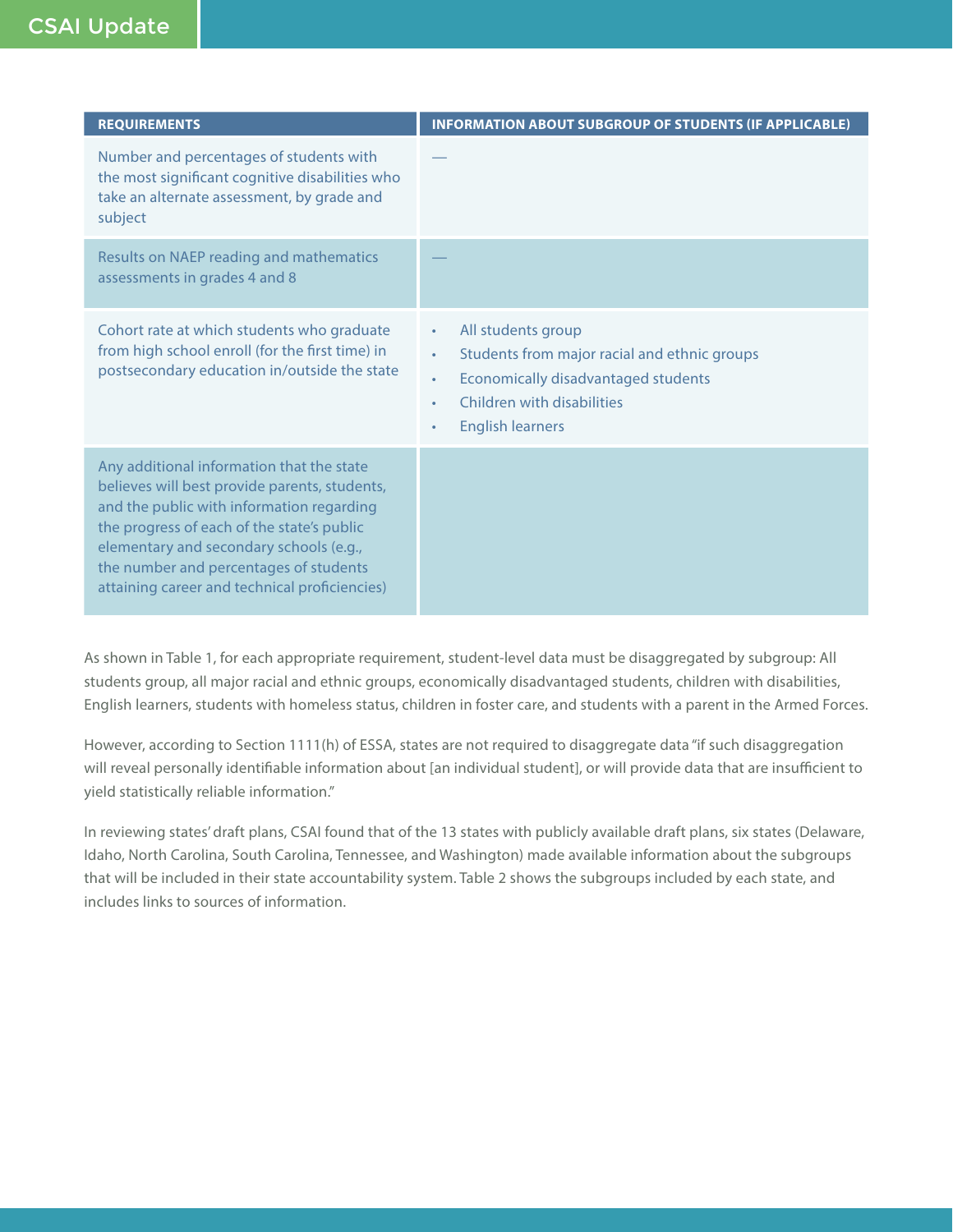| <b>STATE</b>             | <b>INFORMATION ABOUT SUBGROUPS</b>                                                                                                                                                                                                                                                                                                                                                                                                                                                                                                                                                                                                                         | <b>SOURCE</b>                                                                                                                              |
|--------------------------|------------------------------------------------------------------------------------------------------------------------------------------------------------------------------------------------------------------------------------------------------------------------------------------------------------------------------------------------------------------------------------------------------------------------------------------------------------------------------------------------------------------------------------------------------------------------------------------------------------------------------------------------------------|--------------------------------------------------------------------------------------------------------------------------------------------|
| Delaware                 | Subgroups in the Delaware accountability system include:<br>All students group<br>American Indian<br>African American<br>White<br>$\bullet$<br>Hawaiian/Pacific Islander<br>$\bullet$<br>Asian<br>$\bullet$<br>Hispanic<br>$\bullet$<br><b>Multiracial</b><br>$\bullet$<br>Students with disabilities<br>$\bullet$<br><b>English learner</b><br>$\bullet$<br>Low socioeconomic status<br>Homeless status<br><b>Foster care status</b><br>Military dependent<br>$\bullet$                                                                                                                                                                                   | http://www.<br>doe.k12.de.us/<br>cms/lib09/<br>DE01922744/<br>Centricity/<br>Domain/425/<br><b>ESSA%20</b><br>State%20<br>Plan%20Draft.pdf |
| Idaho                    | Required historically underperforming subgroups are included in both<br>federal reporting and identification of comprehensive and targeted schools:<br>Economically disadvantaged students (free/reduced price lunch status)<br><b>English learners</b><br>$\bullet$<br>Minority students (who are not white)<br>$\bullet$<br><b>Students with disabilities</b><br>$\bullet$                                                                                                                                                                                                                                                                               | http://www.sde.<br>idaho.gov/topics/<br>consolidated-<br>plan/files/11-<br>16-16-Idaho-<br>Consolidated-<br>State-Plan.pdf                 |
| <b>North</b><br>Carolina | North Carolina disaggregates data by the required student subgroups:<br>American Indian<br>$\bullet$<br>Asian<br>$\bullet$<br><b>Black</b><br>$\bullet$<br><b>Hispanic</b><br>$\bullet$<br>Two or more races<br>$\bullet$<br>White<br>$\bullet$<br><b>Economically disadvantaged</b><br>$\bullet$<br><b>Students with disabilities</b><br>$\bullet$<br><b>English learners</b><br>$\bullet$<br>Academically gifted (not required, but data are also reported for this<br>$\bullet$<br>group)<br>Note that in the draft state plan, there is a placeholder for information about<br>subgroups that will be used in the state accountability system (p. 26). | http://www.dpi.<br>state.nc.us/docs/<br>succeeds/draft-<br>state-plan.pdf                                                                  |

## *Table 2. State Accountability System Subgroups as Specified in States' Draft Consolidated Plans*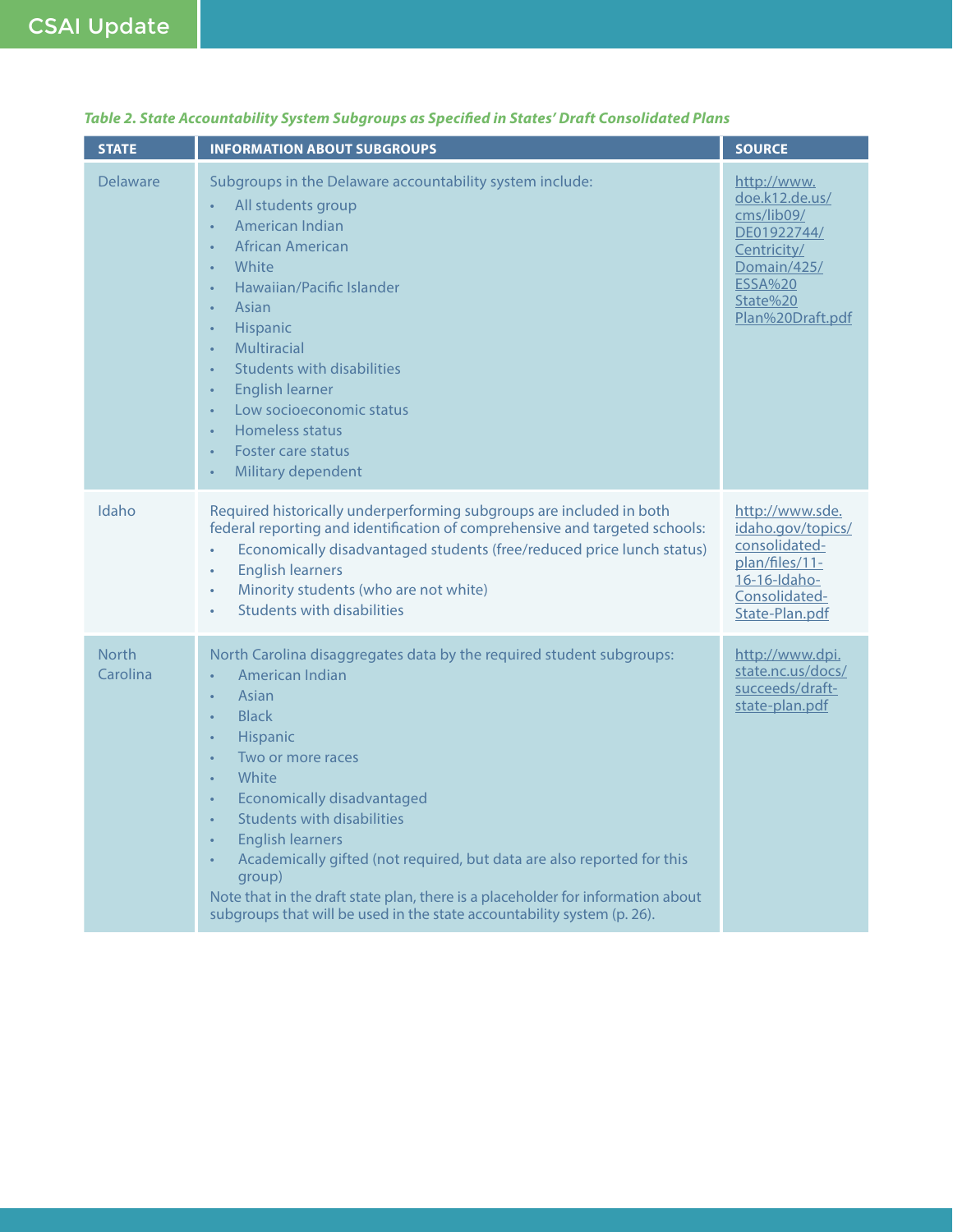## CSAI Update

| <b>STATE</b>      | <b>INFORMATION ABOUT SUBGROUPS</b>                                                                                                                                                                                                                                                                                                                                                                                                                                                                                                                                                                                                                                                                                                                                                                                                                                                                                                                                                                                                                                                                                                                                                                                                                                                                                                                                                                                                                                                    | <b>SOURCE</b>                                                                                                    |
|-------------------|---------------------------------------------------------------------------------------------------------------------------------------------------------------------------------------------------------------------------------------------------------------------------------------------------------------------------------------------------------------------------------------------------------------------------------------------------------------------------------------------------------------------------------------------------------------------------------------------------------------------------------------------------------------------------------------------------------------------------------------------------------------------------------------------------------------------------------------------------------------------------------------------------------------------------------------------------------------------------------------------------------------------------------------------------------------------------------------------------------------------------------------------------------------------------------------------------------------------------------------------------------------------------------------------------------------------------------------------------------------------------------------------------------------------------------------------------------------------------------------|------------------------------------------------------------------------------------------------------------------|
| South<br>Carolina | Subgroups in the South Carolina accountability system include:<br>All students group<br>$\bullet$<br><b>Economically disadvantaged</b><br>$\bullet$<br><b>Students with disabilities</b><br>$\bullet$<br><b>African American</b><br>$\bullet$<br>Hispanic<br>$\bullet$<br>English language learners<br>$\bullet$<br>Asian/Pacific Islander<br>$\bullet$<br>Migrant<br>$\bullet$<br>Students in foster care<br>$\bullet$<br>Military-connected<br>$\bullet$<br><b>Gifted and talented</b><br>$\bullet$<br>Homeless status<br>$\bullet$                                                                                                                                                                                                                                                                                                                                                                                                                                                                                                                                                                                                                                                                                                                                                                                                                                                                                                                                                 | http://ed.sc.<br>gov/newsroom/<br>every-student-<br>succeeds-act-<br>essa/draft-<br>consolidated-<br>state-plan/ |
| <b>Tennessee</b>  | Subgroups in the Tennessee accountability system include:<br>All students group<br>$\bullet$<br><b>Economically disadvantaged</b><br>$\bullet$<br>Children with disabilities<br>$\bullet$<br><b>English learners</b><br>$\bullet$<br><b>African American</b><br>$\bullet$<br>American Indian or Alaska Native<br>$\bullet$<br>Asian<br>$\bullet$<br>Native Hawaiian/Other Pacific Islander<br>$\bullet$<br><b>Hispanic or Latino</b><br>$\bullet$<br>White<br>"Tennessee will hold districts and schools accountable for four primary<br>subgroups: economically disadvantaged (ED), students with disabilities<br>(SWD), English learners (EL), and Black/Hispanic/Native American (BHN).<br>Further, in instances when schools do not meet the threshold n-count for<br>any one of the four aforementioned subgroups, they will be accountable<br>for student performance in that subgroup through the "super subgroup",<br>which will include any student who is a member of any one of the four<br>focus subgroups-ED, SWD, EL, and BHN" (p. 63).<br>"For transparency purposes, Tennessee will be reporting at the level of<br>individual racial and ethnic groups, as well as lowering n-count to 10 for<br>the purposes of reporting. The state report card will include the progress<br>of all subgroups, including each racial/ethnic subgroup, and data will be<br>disaggregated including progress against subgroup [annual measurable<br>objective] AMO targets" (p. 63). | https://tn.gov/<br>assets/entities/<br>education/<br>attachments/<br><b>ESSA Draft Plan</b><br>Full.pdf          |